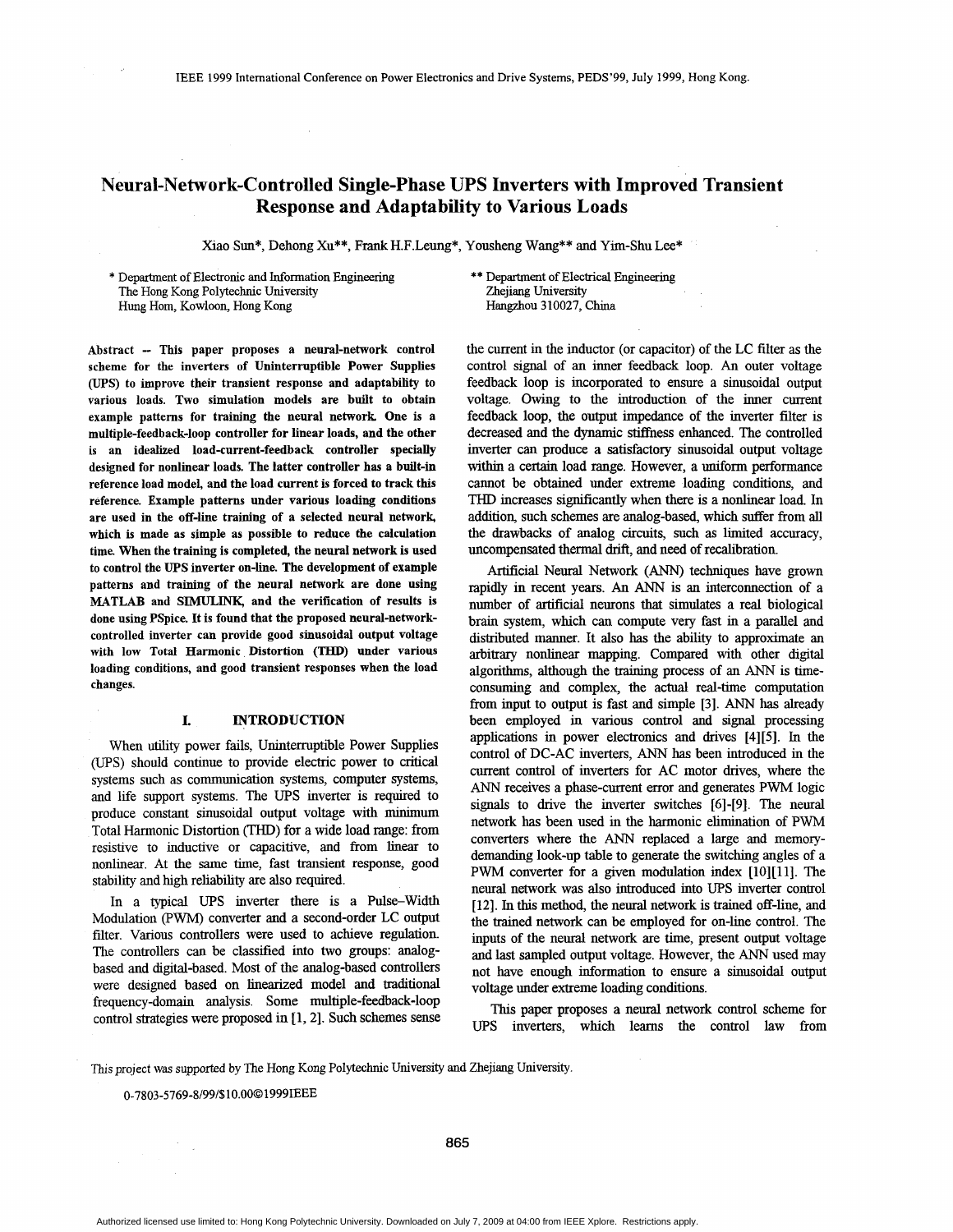<span id="page-1-0"></span>representative example patterns obtained from two simulation models. One model is a multiple-feedback-loop controller for linear loads, which has been widely used in the control of power converters, the other is an idealized load-currentfeedback controller specially designed for nonlinear loads. The latter controller has a built-in reference load model, and the actual load current is forced to track this reference. This idealized model is not easy to implement experimentally since the load model cannot be obtained beforehand. A selected neural network is trained off-line with the patterns obtained from simulations. The inputs to the neural network are the present capacitor current, previously sampled capacitor current, present load current, present output voltage, and the error between the reference voltage and the output voltage. The output of the neural network is a part of modulation signal to the PWM generator. The whole modulation signal consists of the output of the neural network and a sinusoidal voltage reference. When the training is completed, this neural network is used to control the inverter on-line. Development of the example patterns and training of the neural network are done using MATLAB and SIMULINK, and performance verifications are done using PSpice. Simulation results have proven that the proposed **neural-network-controlled** inverter can provide a good sinusoidal output voltage with low THD under various loading conditions, and good transient responses when the load changes.

#### **II. ARCHITECTURE OF** *UPS* **INVERTER**



Fig. 1. Single-phase *UPS* inverter system

A UPS inverter typically consists of a DC power source, a full-bridge (or half bridge) PWM inverter and **an** LC filter, as shown in Fig. 1. The full-bridge inverter, which is the core of the system, chops the DC input into a series of PWM pulses according to the modulation signal  $u_m$ . The function of the second-order LC filter is to remove the high frequency components of the chopped output voltage  $u_i$ .  $R_f$  represents the resistance of the filter inductor. The effective series resistance (ESR) of the filter capacitor is ignored since it only **has** a small effect withm the frequency range concerned. The DC power source is considered as an ideal constant-voltage supply. The load shown in Fig.1 can be of any type: resistive, inductive, capacitive, or nonlinear.

Because the switching frequency (here is 20KHz) is usually several orders higher than the fundamental frequency of the AC output, the dynamics of the PWM inverter can be ignored. Thus, the UPS inverter can be modeled as a simple proportional gain block. Fig.2 shows a linear model of the inverter system (PWM inverter plus the output filter and the load), in which the proportional gain of the inverter *K* is equal to  $V_{dc}/V_c$  ( $V_{dc}$  is the voltage of the DC power source and  $V_c$  is the peak voltage of the triangular carrier wave).



Fig.2. Linear model of *UPS* inverter

### III. **PROPOSED NEURAL NETWORK CONTROL OF INVERTER**

Artificial Neural networks are interconnections of artificial neurons that tend to emulate the human brain. One structure of the artificial neuron is shown in Fig.3. Here the individual element inputs,  $x_1, x_2, x_3, \ldots, x_n$ , are multiplied by weights,  $W_{1i}$ ,  $W_{2j}$ ,  $W_{3j}$ , ...  $W_{nj}$ , and the weighted values are fed to the summing node. The neuron has a bias *b*, which is summed with the weighted inputs to form the net input  $R_i$ .  $R_j$  is then used as the argument of the transfer function  $f$ . Therefore, the output of the neuron can **be** written **as:** 



Fig. **3.** Structure of **an** artificial neuron

The transfer function can be of threshold type, sigmoid type, linear type etc. A neural network can be classified into feedforward or feedback type, depending on the interconnection of the neurons. At present, the vast majority of applications use the feedforward archtecture, which will also be used in this paper. Fig.4 shows the structure of a feedforward multi-layer network that has one hidden layer. The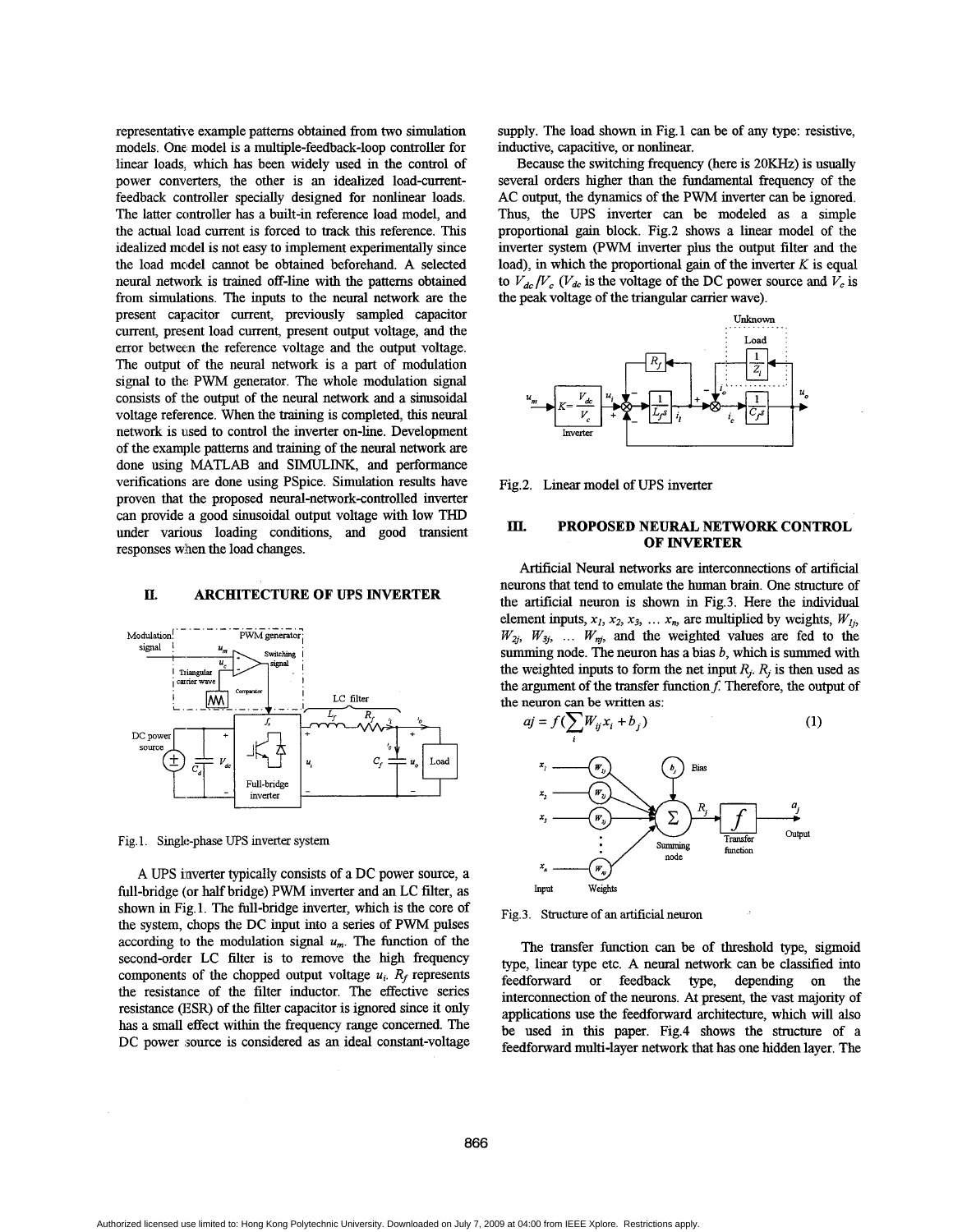circles represent neurons, which have the structure **as** shown in Fig.3. **A** weight-adjustment feature is included for implementing the back propagation. There can be more than one hidden layer. The number of hidden layers and the number of neurons on each layer depend on the complexity of the problem being solved and the desired accuracy. The back propagation algorifhm is most commonly used for the training of feedforward neural networks. It updates the network weights and biases in the direction that the performance function, usually the sum of square errors, decreases most rapidly. The training is usually done by an off-line computer simulation program using a large number of example patterns. The example patterns can be obtained from analysis, simulation or directly from experiments if the model is totally unknown.

To realize the proposed neural network control scheme on inverters, we have to present a large number **of** example patterns obtained under various loading conditions, and train the neural network properly to implement the control law. Two controllers, one for linear loads, the other for nonlinear loads, are built and simulated using MATLAB and SIMULINK.



Fig.4. Structure of a two layer feedforward neural network showing **the** back propagation training

### *A. Obtaining Example Patterns under Linear Loading Conditions*

Under linear load conditions (resistive, capacitive, or inductive), a multiple-feedback-loop control scheme can give good performance [1, 2]. The control scheme for linear loads is shown in Fig.5. Different from the strategy proposed in **[l,**  21, there is a feedforward signal from the reference voltage (shown at the top of Fig.5), which is found to have advantages of reducing steady-state error and providing a **high** tracking accuracy to the reference. Although it may cause large overshoot in the dynamic response, the drawback can be overcome by optimizing the parameters of the voltage feedback loop. The modulation signal to the PWM generator consists of two components, one is a sinusoidal feedforward signal, and the other is a compensation signal **(as** marked in the middle of Fig.5) produced by feedback loops. In **this** way, the neural network can be trained to generate only the

"compensation signal" as its desired output. This will result in a more effective **training** and a better control performance.

An inverter system with multiple-feedback-loop control scheme is modeled using MATLAB and SIMULINK to obtain the example patterns under linear loading conditions. The fullbridge inverter is described by the following equation in MATLAB:

$$
u_i = \begin{cases} V_{dc} & (u_m \ge u_c) \\ -V_{dc} & (u_m < u_c) \end{cases} \tag{2}
$$

where  $u_m$  is the instantaneous voltage of the modulating signal and  $u_c$  is the instantaneous voltage of the triangular carrier wave in the **PWM.** 

It should be noted that a fixed parameter controller cannot be good for all kinds of linear loads. Each load is associated with a set of optimal parameters. We design the parameters for each load using fiequency-domain analysis to ensure enough stability margin and small steady-state error, and fine-tune the parameters in the simulations for good transient responses. The compensation signal **as** shown in Fig.5 is collected as the desired output of the neural network. The output voltage and output currents (including load current, capacitor current) of the inverter are collected as the inputs to the neural network. Dozens of example patterns are obtained from the simulation results under different load conditions and controller parameters for training purposes.

#### *B. Obtaining Example Patterns under Nonlinear Loading Conditions*

Many electrical loads nowadays are nonlinear. It is therefore essential to maintain the performance of a *UPS*  inverter under nonlinear **loading** conditions. The nonlinear load in this paper is chosen to be a full-wave diode bridge rectifier with an output filter. The input current of the nonlinear load, namely the output current of the inverter, is usually nonsinusoidal with a rather large  $\frac{di}{dt}$ . The multiple-feedbackloop control scheme used under the linear loading conditions cannot perform satisfactonly. Thus, we should find another control scheme especially for nonlinear loads in order to obtain example patterns.

If the load current of the inverter can be predicted, we can design a controller to keep track **of** the output current. Following the control scheme used under the linear loading conditions, we change the inner capacitor-current loop to a load-current loop whose reference **is** obtained from **an**  idealized load-current feedback control scheme (as shown in Fig.6), where a sinusoidal voltage is fed to a nonlinear load model to obtain a load-current reference. The actual load current is compared with this reference, and the error signal is used as the controller input. Although such scheme is not easy to implement practically, we *can* perform simulations to obtain example patterns for training the neural network.

**A** model of such an idealized load-current feedback control scheme is built using MATLAE? and **SIMULINK.** The PWM full-bridge inverter is modeled in the way as mentioned in the last subsection. The core of modeling a full-wave diode bridge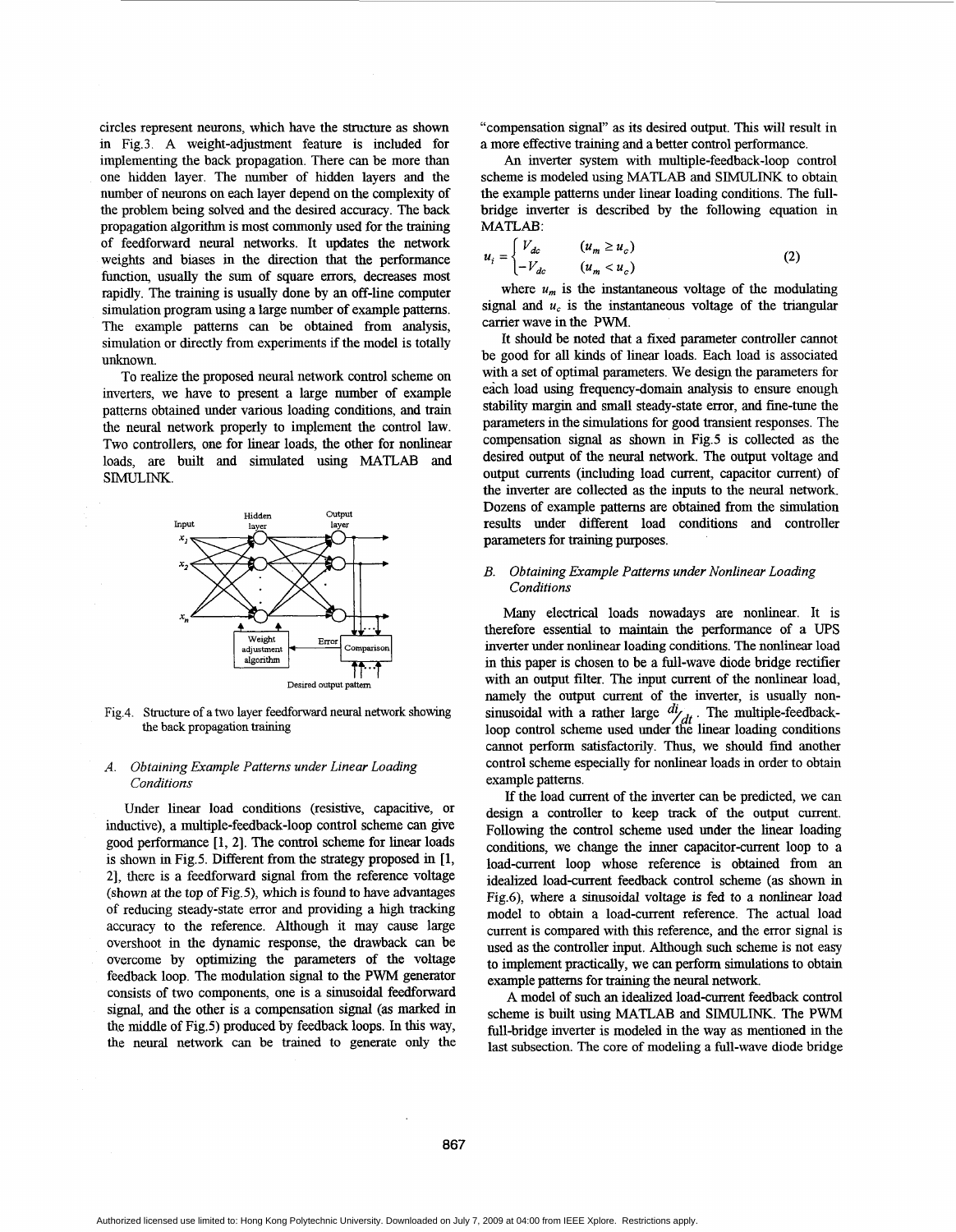

Fig. 5. Multiple-feedback-loop control scheme to obtain example **patterns** for linear loads



Fig.6. Idealized load-current feedback control scheme to obtain example patterns for nonlinear loads



Fig.7. Proposed neural network control scheme for UPS inverter

rectifier in MATLAB is the model of the power diode. We describe a diode using the following equation:

$$
i_d = \begin{cases} 0 & u_d < 0.7 \\ (u_d - 0.7)/0.1 & u_d \ge 0.7 \end{cases}
$$
 (3) Suppose.

where  $u_d$  is the instantaneous forward voltage across the diode and  $i_d$  is the instantaneous forward current in the diode.

The parameters of controller are determined from the simulations to produce an output with a low THD and a

enough steady-state error. **Similar** to the linear loads, dozens **of**  example patterns based on scheme are obtained under various output-filter capacitors and load resistances for training

#### *C. swchre and training of Neural Network*

All the example training patterns obtained from the simulations are put together to form a database that contains the information about the control law. A proper neural network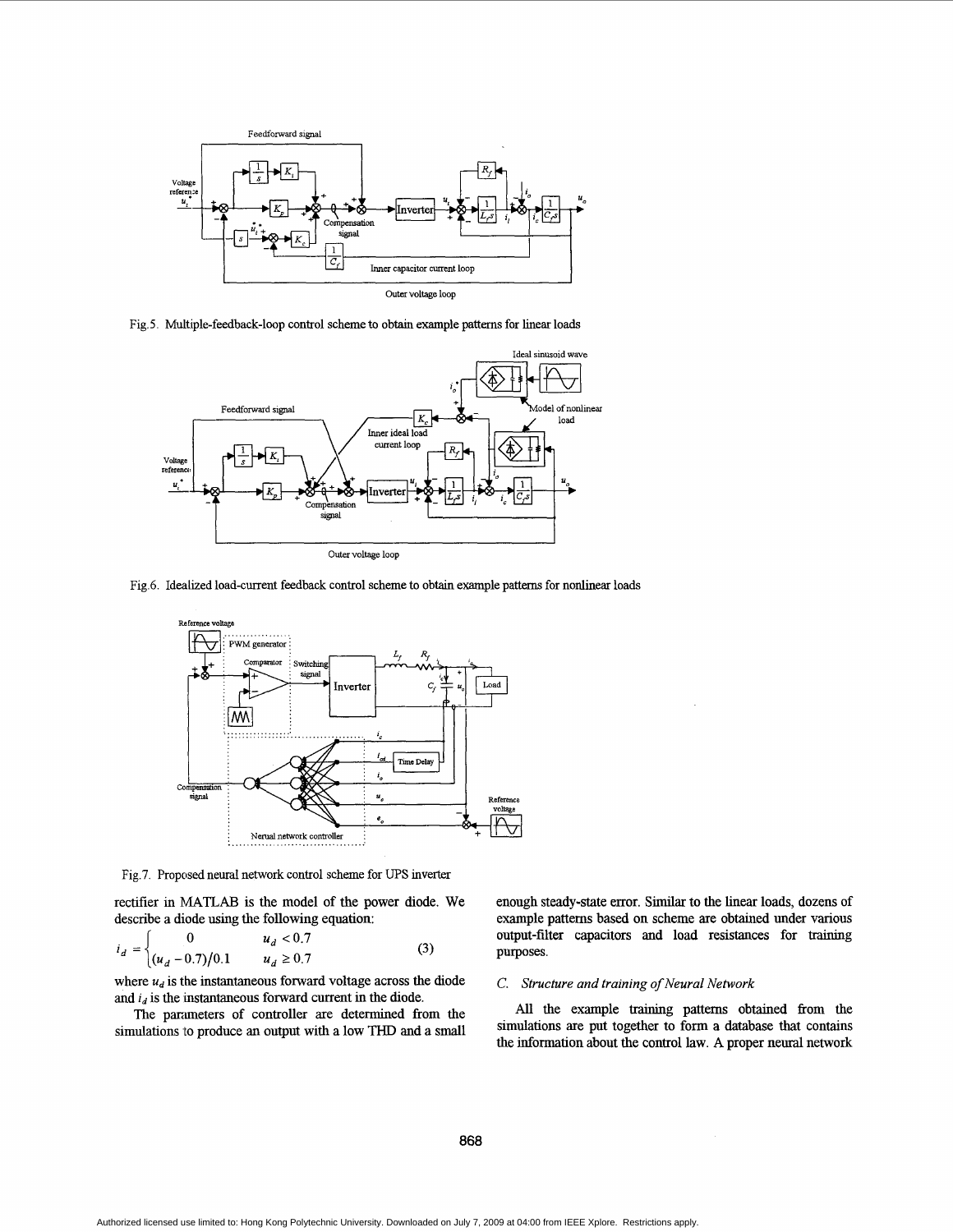is then used to learn the control law. The neural network should be as simple **as** possible to reduce the calculation time. Fig.7 shows the proposed neural-network-controlled inverter. The neural network is of a 5-3-1 structure (five inputs, three nodes **in** hdden layer and one output). The inputs are present capacitor current, last sampled capacitor current, present load current, present output voltage, and the error between the reference voltage and the output voltage The sampling frequency is set to be 1OKHz. This structure is the result of many repeated trials.

To achieve a trained neural network that can perform well for both linear and nonlinear loads, it is found from many trials that the pattern database should consist **of** about twothird of patterns for linear loads and about one-third of patterns for nonlinear loads.

The **training** of the neural network is done off-line using MATLAB with Neural Network Toolbox. The Levenberg-Marquardt algorithm is used in the training, which **has** a fast convergence rate. The neural network is trained repeatedly with randomly selected data from the pattern database. After the training is completed, the weights and biases are downloaded to the neural-network controller to control the inverter on-line.

## **Iv. SIMULATION**

To venfy the performance of the proposed neural network control scheme, we simulate the neural network controlled inverter system using PSpice, which has accurate models of switching components and diodes. The weights and biases from MATLAB simulations are put into the model in PSpice. Table 1 lists the parameters of the inverter used in the simulation.

TABLE 1 INVERTER PARAMETERS

| Parameter                           | Value | Units           |
|-------------------------------------|-------|-----------------|
| Switching frequency, $f_s$          | 20    | <b>KHz</b>      |
| Sampling frequency, $f_{sa}$        | 10    | KH <sub>z</sub> |
| Nominal DC source voltage, $V_{dc}$ | 420   | v               |
| Rated Output Voltage                | 220   | $\rm{V_{rms}}$  |
| Rated Output Frequency              | 50    | Hz.             |
| Rated Output Current                | 11    | $A_{\rm rms}$   |
| Rated output Power                  | 2.4   | kVA             |
| Rated output impedance              | 20    | Ω               |
| Filter Inductor, L <sub>f</sub>     | 250   | uН              |
| Inductor Resistance, R,             | 0.2   | Ω               |
| Filter Capacitor, Cr                | 33    | μF              |

The performance and transient responses of the proposed neural network controlled inverter are investigated under various load conditions. Fig.8 shows the simulation results of the output voltage and current of the inverter when the load changes from no load to  $20\Omega$  resistive. Fig.9 shows the simulation result when the load changes from no load to  $20\Omega$ capacitive, with power factor  $(PF)=0.6$ . Fig. 10shows the simulation result when the load changes from no load to  $20\Omega$ inductive, also with PF=0.6. Note that the output voltage recovers very quickly in all cases. Fig.11 shows the output voltage and current of the inverter for a nonlinear load consisting of a full-wave diode bridge rectifier followed by a 1000 $\mu$ F capacitor in parallel with a 20 $\Omega$  resistor. Note that although the current has high spikes, the voltage waveform is distorted only slightly. Table 2 lists the THD of the output voltage under various loading conditions. The simulations show that the proposed neural network controlled inverter can achieve a low THD.

## **V. CONCLUSION**

**A** neural network control scheme for UPS inverter has been presented in this paper. First, the methods for obtaining the example patterns are introduced. Two simulation models are built to obtain example patterns for linear and nonlinear loads respectively. One is a multiple-feedback-loop controller for linear loads; and the other is an idealized load-current feedback controller specially designed for nonlinear loads. Then a neural network is selected and trained using example pattems to formulate the control law. Simulation results show that the proposed neural-network-controlled inverter can provide good sinusoidal output voltage with low THD under various loading conditions, it also has good transient responses.



Fig.8 Simulation result when the load changes from open circuit to  $20\Omega$  resistive



Fig.9 Simulation result when the load changes from open circuit to  $20\Omega$  capacitive with leading PF=0.6